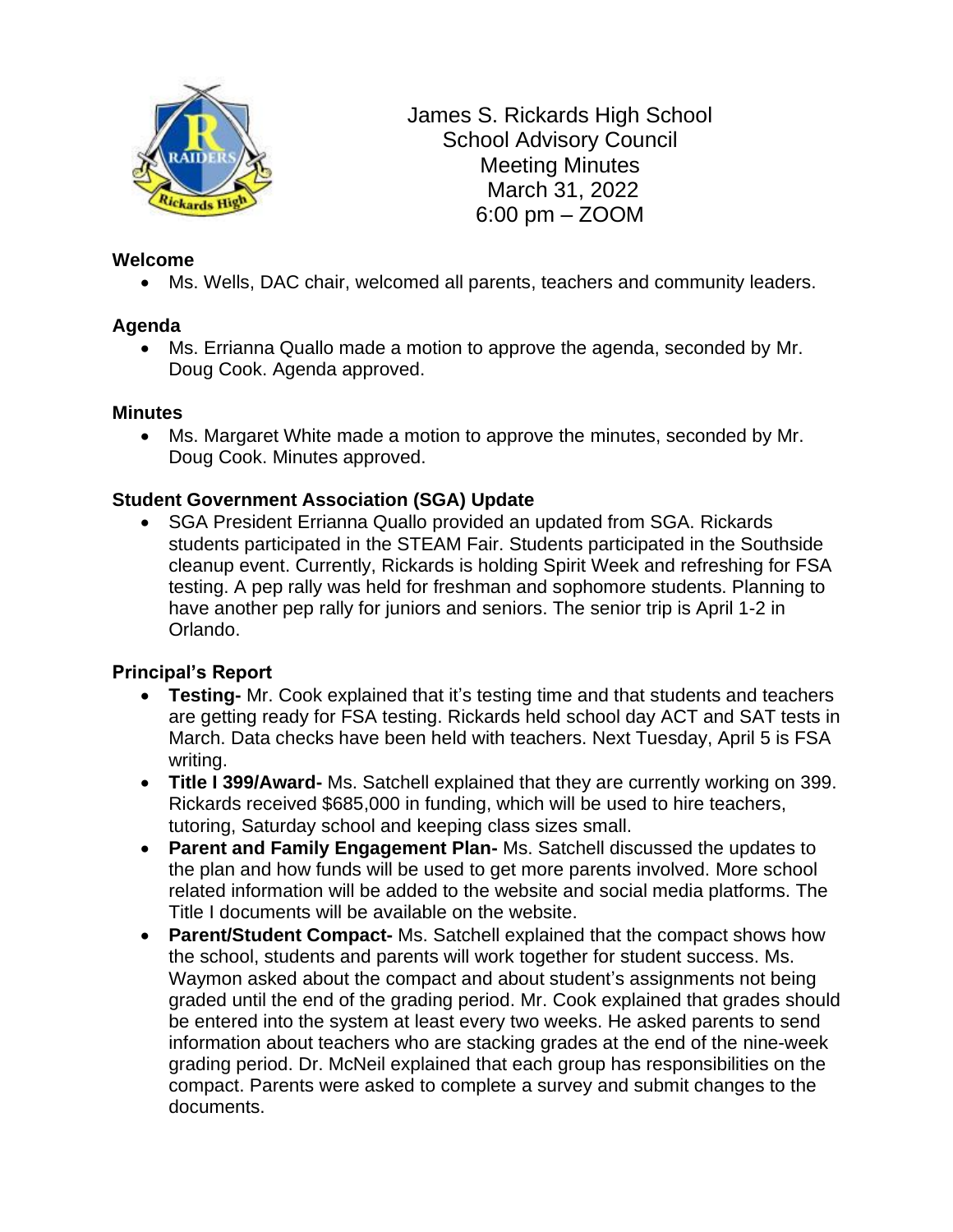Dr. Barnes made a motion to approve the Parent and Family Engagement Plan and the Parent/Student Compact, seconded by Ms. Marie Claire Leman. the Parent and Family Engagement Plan and the Parent/Student Compact were approved.

- **ESSA Summer Plan for Learning Loss-** Mr. Cook mentioned that he has a meeting scheduled with Billy Epting regarding plans for learning loss. ESSA funds will be used to conduct summer school in the mornings, and Title I funds will be used the afternoons. More information will be brought back in April.
- **Graduation Update-** Mr. Cook mentioned that the Senior Trip will be overnight. Senior fees are \$120, and prom is May 14. Convocation will be held in person for those receiving awards and virtually for all others. Graduation is scheduled for May 28 at 10am at the Civic Center.
- **Report Cards-** Dr. Barnes explained that report cards were uploaded into the system on March 30. It is encouraged for students to communicate with teachers if there are any conflicts. Any concerns can go through guidance and appointments can be made through Ms. Fishburn.
- **Curriculum Night-** Curriculum night will be held on April 14.
- **IMAGE Awards-** The IMAGE Awards will be held on April 14 at 8am in the cafeteria.
- **Course Request Forms-** There has been a delay in the course request forms because courses needed to be added or deleted to the course request list. Administration is currently working on having them available within the next week and a new deadline will be given.

## **Advisory Council Reports**

## **District Advisory Council (DAC) Report**

• Mr. Anthony Thomas provided the DAC Report. Received an update from SDAC on the activities of each high school. DAC voted to update the DAC By-Laws. StarMetro provided a presentation and was asking for community input on the new SouthSide metro station. There is a new system for K-12 to ride the city bus. Students or parents need to complete an opt-in form on FOCUS and the bus cards will be sent to the respective schools. Cards are free but need to be completed through FOCUS. The LCS Office of Admissions provided a presentation. Policy Reviews of the LCS Program Instruction and Student Records.

### **Title I Advisory Council (TAC) Report**

• Ms. Marie Claire Leman provided the TAC Report. She explained that they received a mental health update in February. The LCS Early Childhood Department provided a presentation on VPK and early childhood. VPK will be all school day, which is very important to Title I schools. In March, the TAC focused on sub-committees, attracting and retaining teachers, feeder patterns in Title I schools and early childhood education.

### **New Business/Announcements**

• No New Business/Announcements